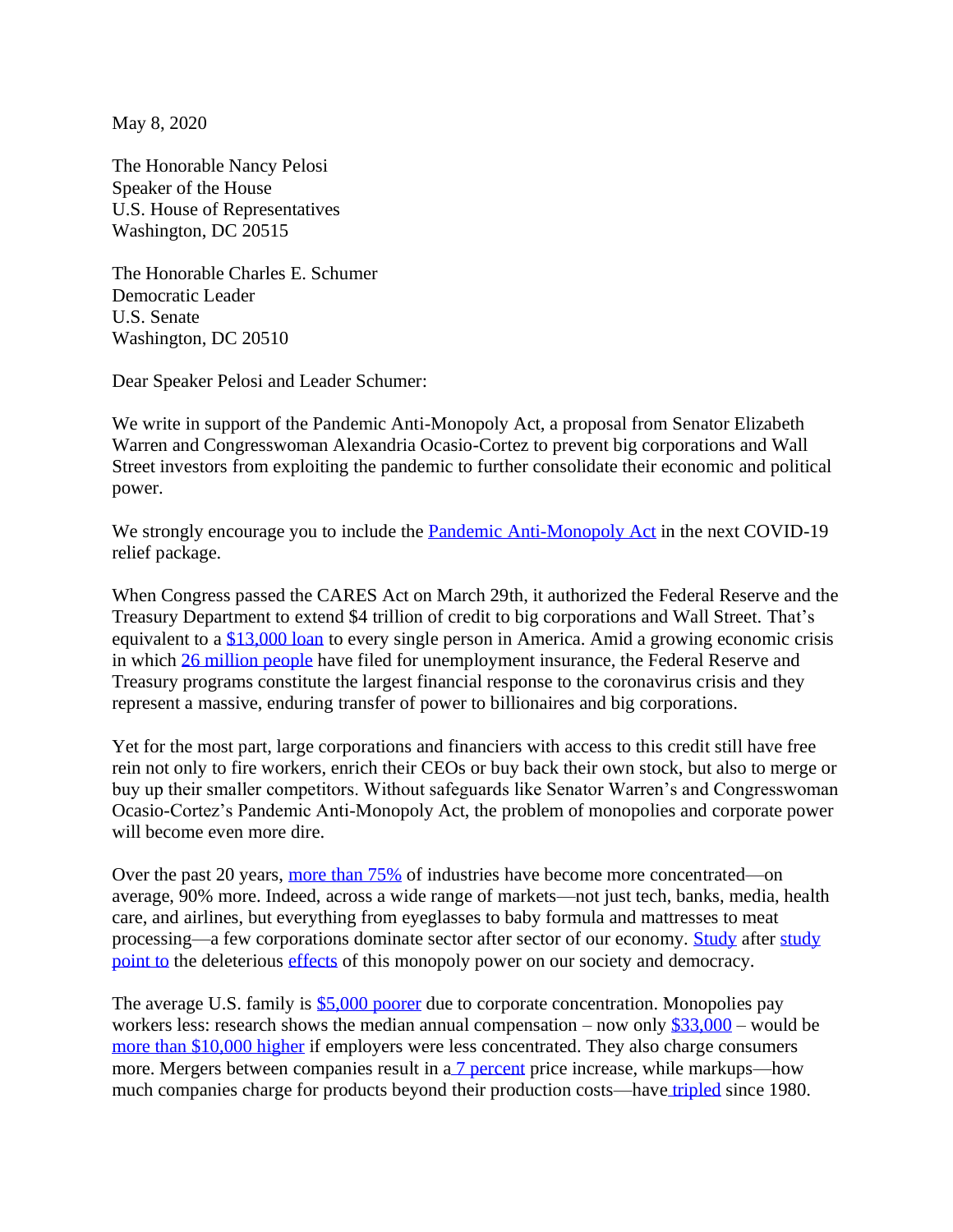And as corporate monopolies extract more and more wealth and power from working people, [economic inequality grows.](https://obamawhitehouse.archives.gov/sites/default/files/page/files/20161025_monopsony_labor_mrkt_cea.pdf)

Unless we take action, abusive monopolies will use the public money provided by the Treasury Department and the Federal Reserve to gain even more power by funding the rampant roll-up of struggling small and medium businesses. Passing the Pandemic Anti-Monopoly Act and banning large corporate and Wall Street efforts to merge with or acquire distressed small businesses is essential if we are to protect workers, consumers, and our communities from further corporate control.

The economic crisis caused the coronavirus pandemic should not be an opportunity for dominant corporations and predatory finance to unleash an acquisition free-for-all. How we respond now will determine whether it becomes one.

If we are to help small businesses and the communities they support survive this pandemic, we must keep our monopoly problem from getting even worse. To do that, we urge you to include the Pandemic Anti-Monopoly Act in the next COVID-19 relief package.

Sincerely,

350.org Action Center on Race and the Economy American Economic Liberties Project Americans for Financial Reform Artist Rights Alliance Be A Hero Center for Digital Democracy The Center for Popular Democracy Color of Change Demand Progress Family Farm Action Food & Water Action Friends of the Earth Future of Music Coalition Greenpeace US Income Movement Justice Democrats MoveOn National Family Farm Coalition Northwest Atlantic Marine Alliance OCA-Asian Pacific American Advocates People's Action Presente.org Progressive Democrats of America Public Citizen Sunrise Movement